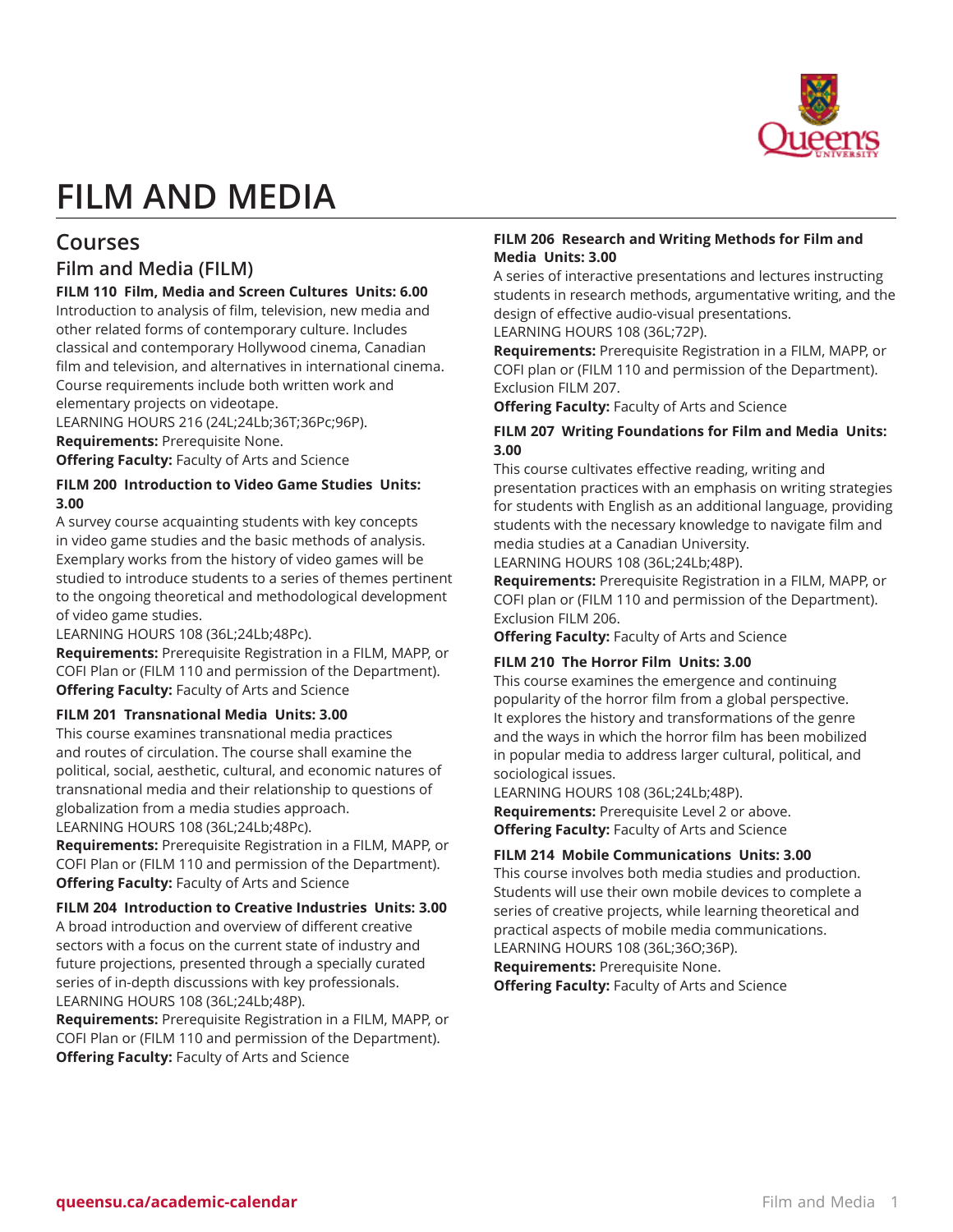

#### **FILM 215 Science Fiction Cinema Units: 3.00**

This course examines the emergence and continuing popularity of the science fiction film from a global perspective. It explores the history and transformations of the genre and the ways in which science fiction film has been mobilized in popular media to address larger cultural, political, and sociological issues.

LEARNING HOURS 108 (36L;24Lb;48P). **Requirements:** Prerequisite Level 2 or above. **Offering Faculty:** Faculty of Arts and Science

## **FILM 216 Historical Inquiry Units: 3.00**

Introduction to historical research and analysis of narrative and other films. Examines works, from a range of periods and settings, and the conditions that shaped their production, circulation and reception.

LEARNING HOURS 108 (36L;24Lb;48P).

**Requirements:** Prerequisite Registration in a FILM, MAPP, or COFI Plan or (FILM 110 and permission of the Department). **Offering Faculty:** Faculty of Arts and Science

#### **FILM 217 Film and Media History and Theory Pre-1960 Units: 3.00**

This course offers an overview of the early history and theories associated with film and media, including studies of German Expressionism, Film Noir, Italian Neorealism, the Western, Experimental and Surrealist cinemas. The course also examines the rise of related media, such as radio and television.

LEARNING HOURS 108 (36L;24Lb:48P).

**Requirements:** Prerequisite Registration in a FILM, MAPP, or COFI Plan or (FILM 110 and permission of the Department). **Offering Faculty:** Faculty of Arts and Science

#### **FILM 218 Film and Media History and Theory Post-1960 Units: 3.00**

This course offers an overview of film and media histories and theories after 1960, including key cinematic movements such as la nouvelle vague, Yugoslav Black Cinema, New German Cinema, Third cinema, Bollywood, Fifth Generation cinema. The course also examines related media, such as gaming, television, video art, and digital media. LEARNING HOURS 108 (36L;24Lb;48P).

**Requirements:** Prerequisite Registration in a FILM, MAPP, or COFI Plan or (FILM 110 and permission of the Department). **Offering Faculty:** Faculty of Arts and Science

## **FILM 220 Animated Feature Films from Disney to Ghibli Units: 3.00**

This course offers a historical, sociological, and theoretical framing and analysis of animated feature films produced by animation studios. The course will examine these beloved childhood classics as texts that are rich with ideological and political concerns.

LEARNING HOURS 108 (36L;24Lb;48P). **Requirements:** Prerequisite Level 2 or above. **Offering Faculty:** Faculty of Arts and Science

## **FILM 225 The Comedy Film Units: 3.00**

This course examines the emergence and continuing popularity of the comedy film from a global perspective. It explores the history and transformations of the genre and the ways in which comedy has been mobilized as a popular media to address larger cultural, political, and sociological issues.

LEARNING HOURS 108 (36L;24Lb;48P). **Requirements:** Prerequisite Level 2 or above. **Offering Faculty:** Faculty of Arts and Science

## **FILM 226 Critical Inquiry Units: 3.00**

Textual analysis of narrative and other films, including examination of formal, aesthetic, and narrative techniques and conventions, and their production of meaning in social and political contexts.

LEARNING HOURS 108 (36L;24Lb;48P).

**Requirements:** Prerequisite Registration in a FILM, MAPP, or COFI Plan or (FILM 110 and permission of the Department). **Offering Faculty:** Faculty of Arts and Science

#### **FILM 236 Media and Cultural Studies Units: 3.00**

Introduction to cultural and social theory of film and other media as it relates to the tension between citizenship and consumerism. Examines roles, functions, and impact of mass media technologies, institutions, and practices in both scholarly and practical forms.

NOTE Also offered online, consult Arts and Science Online (Learning Hours may vary).

LEARNING HOURS 120 (36L;24Lb;24O;36P).

**Requirements:** Prerequisite None. **Offering Faculty:** Faculty of Arts and Science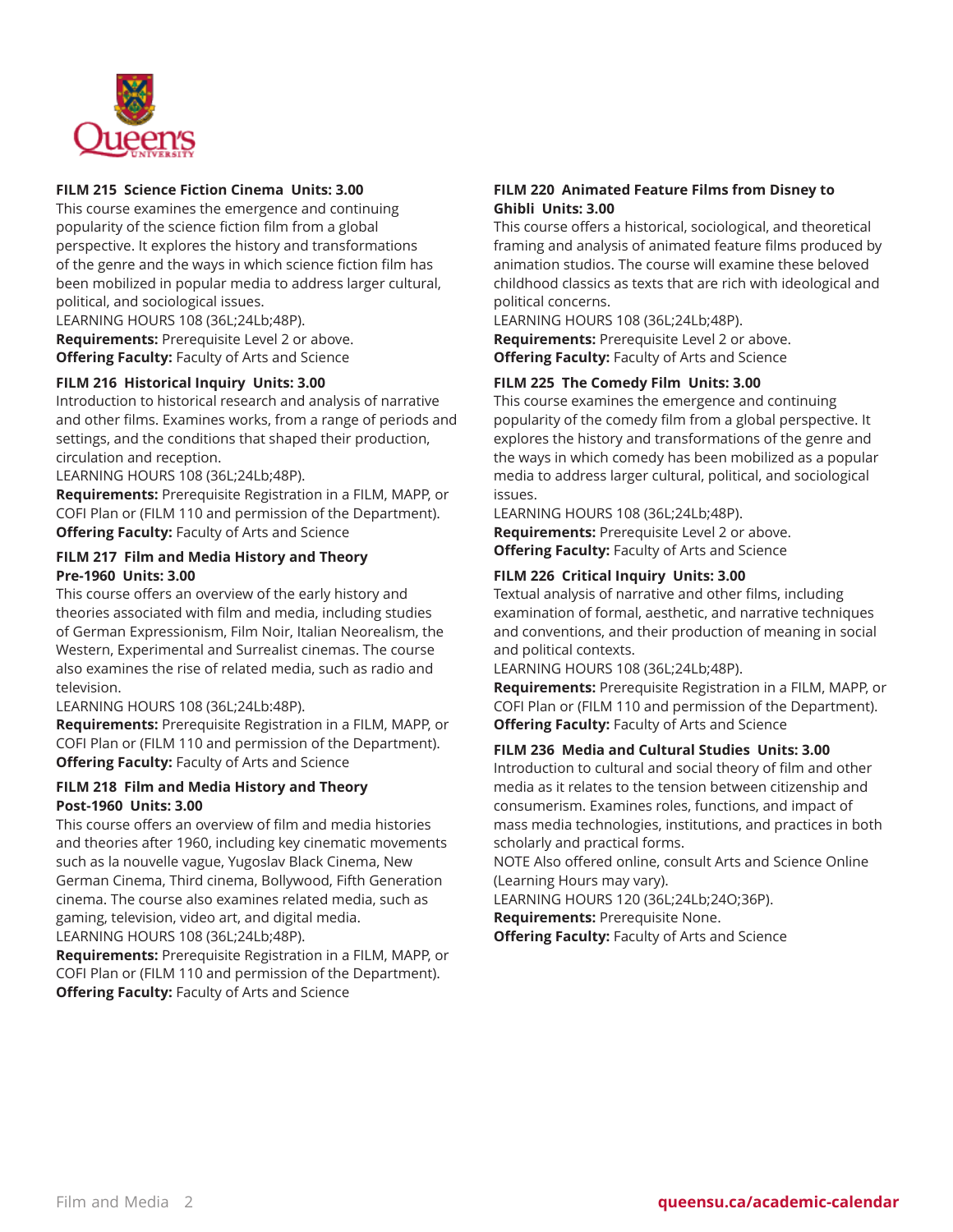

#### **FILM 240 Media and Popular Culture Units: 3.00**

This course on the dynamics between media and popular culture takes an interrogative approach. It is organized around a series of questions that will introduce students to a range of key concepts in media and mass communication studies, with the goal of providing a theoretical structure to support critical analysis of contemporary cultural trends. NOTE Also offered online, consult Arts and Science Online (Learning Hours may vary).

LEARNING HOURS 108 (36L;36O;36P).

**Requirements:** Prerequisite None.

**Offering Faculty:** Faculty of Arts and Science

#### **FILM 250 Fundamentals of Media Production Units: 3.00**

A foundation in media production techniques relevant to graphic, sound, and moving-image formats. Topics include project design, technical workflow, and the aesthetic and social aspects of screen-based media. Students undertake several group projects in the first term and a major video production in the second term.

NOTE Production Supplies: estimated cost \$325. LEARNING HOURS 216 (48L;24Lb;60G;24O;60P).

**Requirements:** Registration in a FILM Major, FILM Joint Honours, MAPP, or COFI Plan.

**Offering Faculty:** Faculty of Arts and Science

#### **FILM 257 Film and Media Concept Development Units: 3.00**

This course will explore the methods of film/mediarelated work that precedes pre-production, including the elaboration of primary concepts and ideas, research, and script development. The student will learn how to engage in research which is relevant, and how to develop primary concepts into workable scripts or project designs. NOTE This course is the prerequisite for FILM 312: Screenwriting.

LEARNING HOURS 108 (36L;36O;36P).

**Requirements:** Registration in a FILM Major, FILM Joint Honours, MAPP, or COFI Plan.

**Offering Faculty:** Faculty of Arts and Science

## **FILM 260 Digital Media Theory Units: 3.00**

Survey of digital media theories and online mass communication practices, with emphasis on social and mobile technologies. Course considers the impact of digitalization on the creative and culture industries. NOTE Only offered online. Consult Arts and Science Online. LEARNING HOURS 120 (72O;48P).

**Requirements:** Prerequisite None. **Offering Faculty:** Faculty of Arts and Science

#### **FILM 300 Hollywood: The Dream Factory Units: 3.00**

This course examines Classical Hollywood Cinema from the early 1940s until its demise at the end of the 1950s. NOTE Also offered online, consult Arts and Science Online (Learning Hours may vary).

LEARNING HOURS 108 (36L;24Lb;48P).

**Requirements:** Prerequisite (Registration in a FILM, MAPP, or COFI Plan) or (FILM 236 or FILM 240 or FILM 260) or permission of the Department.

**Offering Faculty:** Faculty of Arts and Science

#### **FILM 301 Studies in Cinemas of the Americas Units: 3.00**

This course studies the cinemas of the Americas from critical and historical perspectives. It traces the aesthetic, technological and political changes in various film practices, and places those changes in the context of social and cultural histories.

LEARNING HOURS 108 (36L;24Lb;48P).

**Requirements:** Prerequisite Registration in a FILM, MAPP, or COFI Plan.

**Offering Faculty:** Faculty of Arts and Science

#### **FILM 302 Genre Units: 3.00**

Intermediate examination of generic convention, iconography, relations to modes of production and to audience, and historical dimensions, using as examples films or video productions in one or more genre.

LEARNING HOURS 108 (36L;24Lb;48P).

**Requirements:** Prerequisite Registration in a FILM, MAPP, or COFI Plan.

**Offering Faculty:** Faculty of Arts and Science

#### **FILM 303 World Cinemas Units: 3.00**

This course offers an overview of recent filmmaking practices from various continents. Transnational cinemas explore how intimate, personal styles of filmmaking converge with theories of globalization, hybridity and remediation. NOTE Also offered online. Consult Arts and Science Online. Learning Hours may vary.

LEARNING HOURS 108 (36L;24Lb;48P).

**Requirements:** Prerequisite (Registration in a FILM, MAPP, or COFI Plan) or (DEVS 240 or FILM 236 or FILM 240 or FILM 260 or LLCU 209).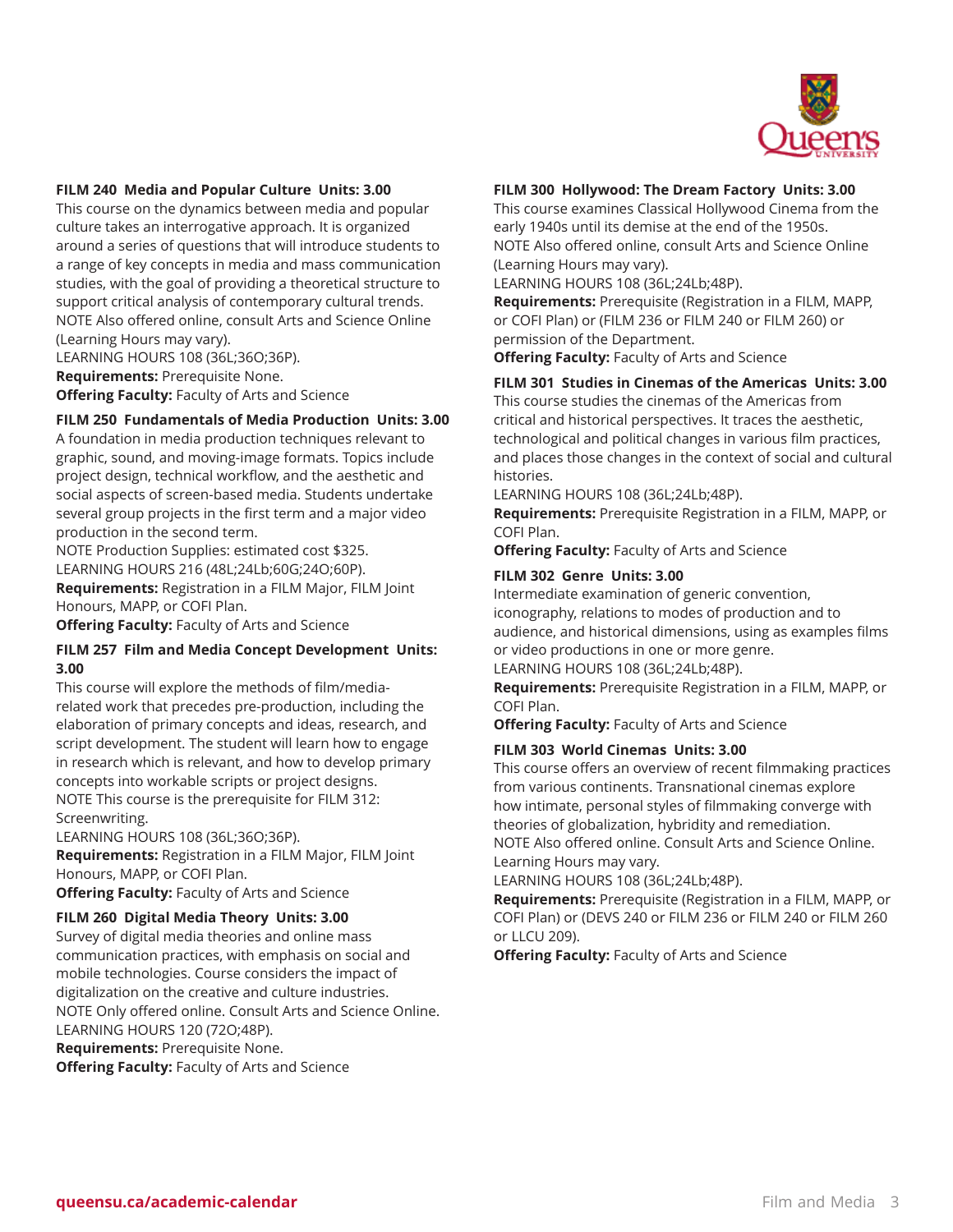

## **FILM 304 Creative Industries in the 21st Century Units: 3.00**

Students will study the creative industries in global context. Course includes theoretical readings, field trips, guest lectures, and creative assignments to understand contemporary creative economies.

NOTE Field Trip: estimated cost \$70 (consult the Department of Film and Media for more information).

LEARNING HOURS 108 (36L;24Oc;48P).

**Requirements:** Prerequisite Registration in a FILM, MAPP, or COFI Plan.

**Offering Faculty:** Faculty of Arts and Science

## **FILM 305 European Narrative Units: 3.00**

Intermediate critical and historical study, through a selection of narrative films from one or more European nations. Examines cinema industries and art within national and continental culture.

LEARNING HOURS 108 (36L;24Lb;48P).

**Requirements:** Prerequisite Registration in a FILM, MAPP, or COFI Plan.

**Offering Faculty:** Faculty of Arts and Science

## **FILM 306 Comparative Contemporary Film in Europe Units: 3.00**

Intermediate study of thematic and stylistic trends in recent European cinema, with reference to social and political changes.

LEARNING HOURS 108 (36L;24Lb;48P).

**Requirements:** Prerequisite Registration in a FILM, MAPP, or COFI Plan.

**Offering Faculty:** Faculty of Arts and Science

#### **FILM 307 Classics of European Cinema Units: 3.00**

Intermediate study of some of the most significant films made in Europe from the early 20th century to today. Considers historical, technological, and aesthetic determinants and influence.

LEARNING HOURS 108 (36L;24Lb;48P).

**Requirements:** Prerequisite Registration in a FILM, MAPP, or COFI Plan.

**Offering Faculty:** Faculty of Arts and Science

#### **FILM 308 Popular Cultures Units: 3.00**

Students will examine recent popular culture trends, practices, styles, theories, and artifacts. Through creative assignments, online discussion, online research and readings, students will engage in creative critique of the power of the popular to shape our identities, ideologies, and cultural arrangements.

LEARNING HOURS 108 (36L;24S;48P).

**Requirements:** Prerequisite (Registration in a FILM, MAPP, or COFI Plan) or (FILM 236 or FILM 240 or FILM 260). **Offering Faculty:** Faculty of Arts and Science

## **FILM 309 Environmental Media Units: 3.00**

This course examines contemporary media works which address the climate crisis. We examine a range of activist media, documentaries, experimental media, Indigenous media, and fiction films to consider both how the climate crisis is portrayed, and the successes and failures of the representational strategies deployed.

LEARNING HOURS 108 (36L;24Lb;48Pc).

**Requirements:** Prerequisite Registration in a FILM, MAPP, or COFI Plan.

**Offering Faculty:** Faculty of Arts and Science

## **FILM 310 Archival Remediation and Restoration of Timebased Media Units: 3.00**

This advanced-level course trains students and examines cutting-edge restoration processes in time-based media, particularly as it pertains to film and video. Using scanning and software technologies within the Vulnerable Media Lab, students will learn to restore and package archival media for archival, theatrical, and broadcast standards.

LEARNING HOURS 120 (36L;24Lb;30Pc;30G).

**Requirements:** Prerequisite Registration in a FILM Major, FILM Joint Honours, MAPP, or COFI Plan and FILM 250. **Offering Faculty:** Faculty of Arts and Science

## **FILM 311 Mediating Misinformation Units: 3.00**

This course critically evaluates narratives foregrounding the role of social media in the spread of disinformation. In contrast to claims that "fake news" is a product of new media, this course historicizes problematic information in the West as a perennial tool for maintaining existing power hierarchies. LEARNING HOURS 108 (36L;24Lb;48Pc).

**Requirements:** Prerequisite Registration in a FILM, MAPP, or COFI Plan.

**Offering Faculty:** Faculty of Arts and Science

#### **FILM 312 Screenwriting Units: 3.00**

Approaches to dramatic storytelling for the screen. Students analyze examples from existing works and, through practical exercises, prepare a short, original screenplay. LEARNING HOURS 108 (36S;72P).

**Requirements:** Prerequisite Registration in a FILM Major, FILM Joint Honours, MAPP, or COFI Plan and FILM 257. **Offering Faculty:** Faculty of Arts and Science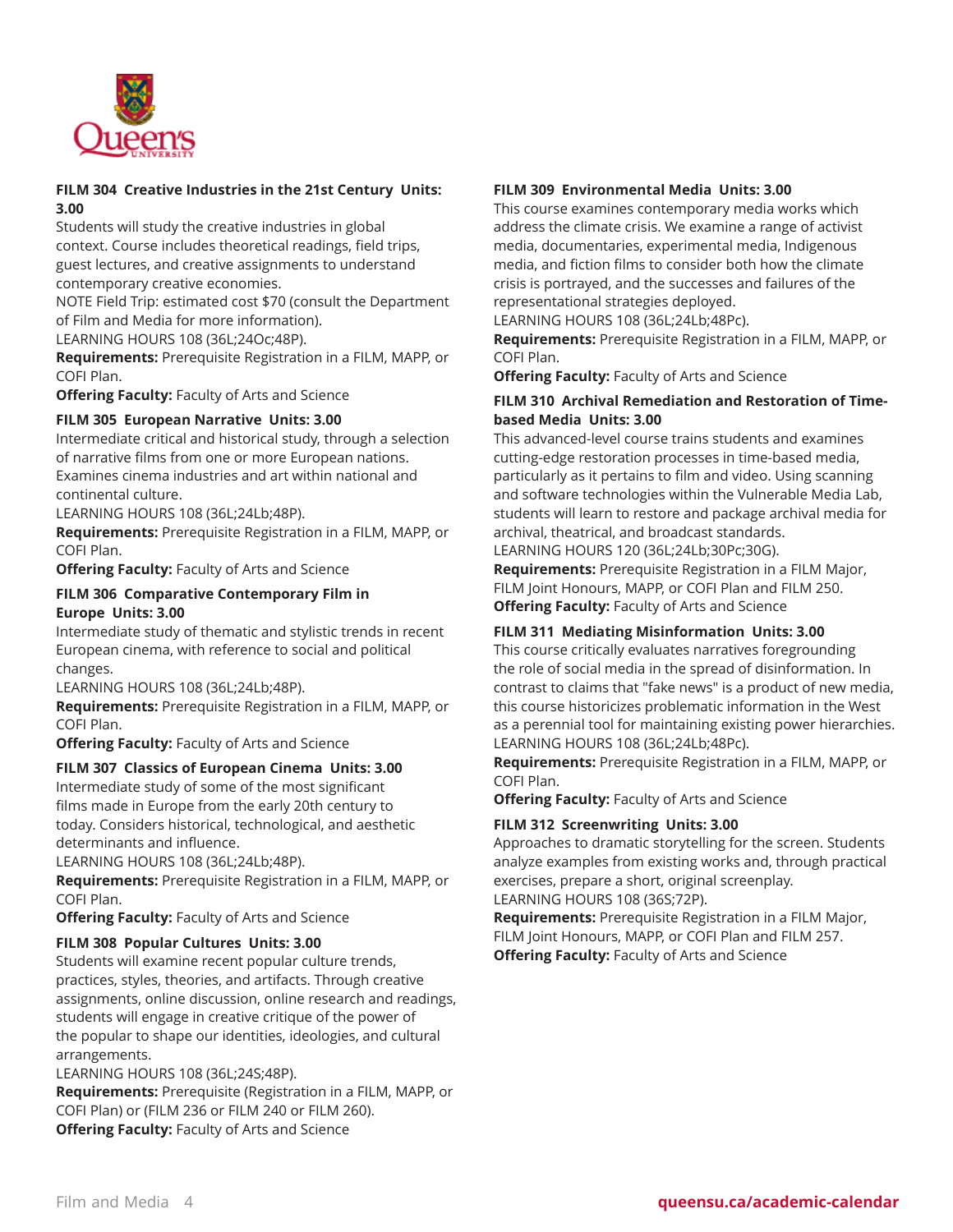

#### **FILM 313 Film and Media Professional Writing and Presentation Units: 3.00**

This course offers students an opportunity to explore diverse writing strategies for engaging a public, scholarly, or artistic audience with respect to moving images and media cultures. Topics of consideration include but are not limited to: the essay or article format; popular culture criticism; abstract or proposal submissions; grant applications.

LEARNING HOURS 108 (36L;24Lb;48Pc).

**Requirements:** Prerequisite FILM 206 or FILM 207 or (registration in a FILM, MAPP, or COFI Plan and permission of the Department).

**Offering Faculty:** Faculty of Arts and Science

**FILM 314 Media and the Global South Units: 3.00**

This course examines media from one or more of the following geographic areas: Africa, Asia, Latin America, the Caribbean, and Oceania. The course deploys transcultural approaches that open representational practices, histories, and theoretical frameworks to unsettle rigid hemispheric binaries from a media studies approach.

LEARNING HOURS 108 (36L;24Lb;48Pc).

**Requirements:** Prerequisite Registration in a FILM, MAPP, or COFI Plan or (FILM 110 and permission of the Department). **Offering Faculty:** Faculty of Arts and Science

#### **FILM 316 Video Games and Culture Units: 3.00**

This course introduces the interdisciplinary study of video games through an examination of their cultural, educational, and social functions in contemporary settings. Students will play and analyze video games while reading current research and theory from a variety of sources in the sciences, social sciences, humanities, and industry.

LEARNING HOURS 108 (36L;36O;36P).

**Requirements:** Prerequisite (Registration in a FILM, MAPP, or COFI Plan) or (FILM 200 or FILM 236 or FILM 240 or FILM 260).

**Offering Faculty:** Faculty of Arts and Science

#### **FILM 317 Art as Technology Units: 3.00**

This course draws references from critical and media theory in order to explore the material and systemic dimension of artistic practices and the artwork, underscoring the role of the art worker as a relevant historical actor. LEARNING HOURS 108 (36L;24Lb;48P).

**Requirements:** Prerequisite (Registration in a FILM, MAPP, or COFI Plan) or permission of the Department. **Offering Faculty:** Faculty of Arts and Science

#### **FILM 318 Curating Media Practices Units: 3.00**

This engages students with a broad sphere of curatorial activities within and beyond the film industry and contemporary visual arts. Students will explore the role of curatorial practices in media, science, and culture through class discussions, field trips to various exhibition sites and events, and the organization of a final exhibition project. LEARNING HOURS 108 (36L;24Lb;48P).

**Requirements:** Prerequisite Registration in a FILM, MAPP, or COFI Plan.

**Offering Faculty:** Faculty of Arts and Science

#### **FILM 320 Media and the Arts Units: 3.00**

Intermediate study in relations between moving-image media and other visual or performing arts.

LEARNING HOURS 108 (36L;24Lb;48P).

**Requirements:** Prerequisite (Registration in a FILM, MAPP, or COFI Plan) or (FILM 236 or FILM 240 or FILM 260). **Offering Faculty:** Faculty of Arts and Science

## **FILM 324 Canadian Film and Media: Documentary/ Experimental/Animation Units: 3.00**

This course examines three central forms of film- and videomaking in Canada: documentary works, experimental film and media and animation. Beginning with the work of the NFB/ONF, the course traces aspects of the development of these areas from the late 1930s to the 21st century. LEARNING HOURS 108 (36L;24Lb;48P).

**Requirements:** Prerequisite Registration in a FILM, MAPP, or COFI Plan.

**Offering Faculty:** Faculty of Arts and Science

#### **FILM 325 Cinemas in Canada: Anglo-Canadian/ Quebecois(e)/Indigenous Units: 3.00**

This course examines fiction filmmaking from Anglo-Canadian, Quebecois(e), and Indigenous filmmakers, examining a variety of works produced from the 1950s onwards. We pay special attention to questions of experimental narrative form (such as documentary/fiction hybrids), national and Indigenous identities, and the role of various funding programs.

LEARNING HOURS 108 (36L;24Lb;48P).

**Requirements:** Prerequisite Registration in a FILM, MAPP, or COFI Plan.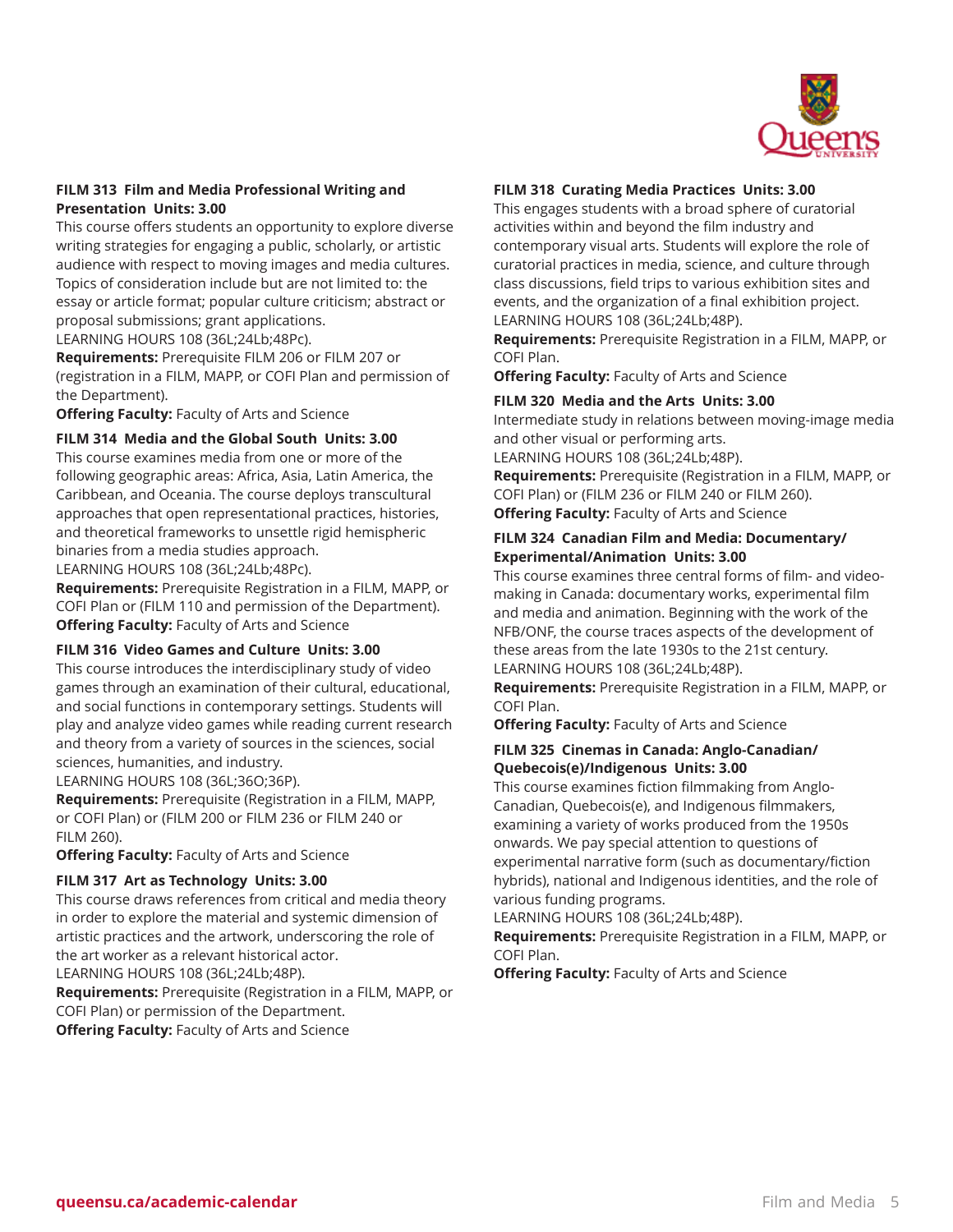

## **FILM 330 Gender and Media Units: 3.00**

This course examines the figurative role that media plays in the cultural and social construction of gender. Students will assess mass and digital media using feminist and queer theories of representation as well as scholarship in new media studies.

LEARNING HOURS 108 (36L;24Lb;48P).

**Requirements:** Prerequisite (Registration in a FILM, MAPP, or COFI Plan) or (registration in a GNDS Plan and GNDS 120 and GNDS 125).

**Offering Faculty:** Faculty of Arts and Science

## **FILM 331 Women and Film Units: 3.00**

Intermediate study in feminist approaches to the cinema and to films produced by women. Critical examination of critical and theoretical literature, and examples of narrative, documentary, and experimental cinemas.

LEARNING HOURS 108 (36L;24Lb;48P).

**Requirements:** Prerequisite (Registration in a FILM, MAPP, or COFI Plan) or (registration in a GNDS Plan and GNDS 120 and GNDS 125).

**Offering Faculty:** Faculty of Arts and Science

#### **FILM 332 Queer Cinemas Units: 3.00**

This course will examine the development of queer filmmaking practices in Hollywood and beyond. It will also introduce the field of queer cinema studies, attending to questions of identity, representation, authorship, and spectatorship. Students will cover a diverse array of topics, with a focus on historical, artistic, and industry contexts. LEARNING HOURS 108 (36L;24Lb;48P).

**Requirements:** Prerequisite (Registration in a FILM, MAPP, or COFI Plan) or (registration in a GNDS Plan and GNDS 120 and GNDS 125).

**Offering Faculty:** Faculty of Arts and Science

#### **FILM 335 Culture and Technology Units: 3.00**

Research and studies in relations of media, technology, and culture. Critical examination of cultural and communication technologies and the employment of technology within selected examples from film, television, and digital media. NOTE Also offered online. Consult Arts and Science Online. Learning Hours may vary.

LEARNING HOURS 108 (36L;24O;48P).

**Requirements:** Prerequisite (Registration in a FILM, MAPP, or COFI Plan) or (FILM 236 and FILM 240). **Offering Faculty:** Faculty of Arts and Science

#### **FILM 336 Film and Politics Units: 3.00**

Intermediate examination of the historical and critical relation between film and politics or political ideologies. Examples will be drawn from both narrative and non-narrative traditions. LEARNING HOURS 108 (36L;24Lb;48P).

**Requirements:** Prerequisite Registration in a FILM, MAPP, or COFI Plan.

**Offering Faculty:** Faculty of Arts and Science

#### **FILM 337 Cinema and the City Units: 3.00**

An intermediate study of representations of the city in cinema and visual culture, the social histories from which these representations emerge, and the changing environments in which cinema is viewed.

NOTE Also offered at the Bader International Studies Centre, Herstmonceux. Learning Hours may vary.

LEARNING HOURS 108 (36L;24Lb;48P).

**Requirements:** Prerequisite (Registration in a FILM, MAPP, or COFI Plan) or (registration in a GPHY Plan and GPHY 101 and GPHY 227 and GPHY 229).

**Offering Faculty:** Faculty of Arts and Science

#### **FILM 338 Contemporary Issues in Cultural Studies Units: 3.00**

An intermediate study of key concepts in cultural studies investigated through cultural practices and/or national contexts from the 1960s to the present.

NOTE Students will be required to attend a limited number of Kingston-based cultural productions over the course of the term.

LEARNING HOURS 120 (36L;12G;12Oc;60P).

**Requirements:** Prerequisite (Registration in a FILM, MAPP, or COFI Plan) or (FILM 236 or FILM 240 or FILM 260) or (registration in an ARTH, ARTV, DRAM, or MUSC Plan). **Offering Faculty:** Faculty of Arts and Science

#### **FILM 339 Media and Culture at the End of the 20th Century Units: 3.00**

This course will focus on the rapid technological changes of the 1990s and their effects on media, including cinema, advertising, music, and television. Topics may include: teen markets and popular culture; the rise of specialty channel television; racial diversity and the family sitcom; changing music videos aesthetics; New Queer Cinema; etc. LEARNING HOURS 108 (36L;24Lb;48P).

**Requirements:** Prerequisite (Registration in a FILM, MAPP, or COFI Plan) or (FILM 236 or FILM 240 or FILM 260). **Offering Faculty:** Faculty of Arts and Science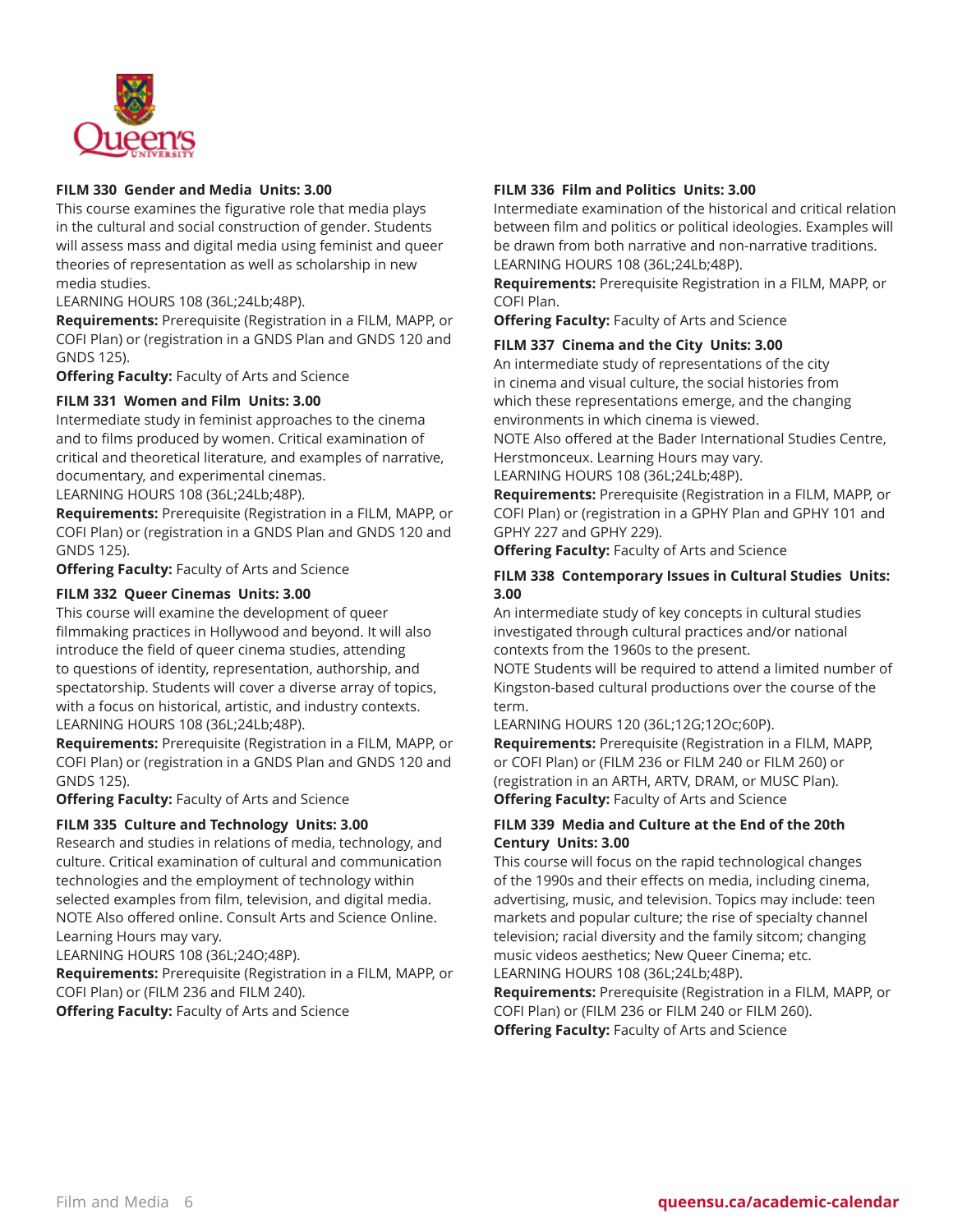

## **FILM 340 Advertising and Consumer Culture Units: 3.00**

This course examines advertising strategies across a range of different media to understand the construction and functions of consumerism and promotional culture in politics, art, material culture, and everyday life. Throughout the course, we consider a range of theoretical approaches and case studies to study the ways consumer culture intersects with identity, citizenship, and aesthetics. Assignments include online and/or on-campus exams, online discussion forum participation requirement, short reflective essays, and some creative design work.

NOTE Also offered online. Consult Arts and Science Online. Learning hours may vary.

NOTE Also offered at the Bader International Studies Centre, Herstmonceux. Learning Hours may vary.

LEARNING HOURS 108 (36L;36O;36P).

**Requirements:** Prerequisite (Registration in a FILM, MAPP, or COFI Plan) or (FILM 236 or FILM 240 or FILM 260) or (COMM 131 or COMM 231 or PSYC 342). **Offering Faculty:** Faculty of Arts and Science

#### **FILM 341 Studies in Mass Media Units: 3.00**

An introduction to key concepts in media studies, with specific historical, contemporary, and/or thematic case studies each year. Topics will range from critical race studies and the media; television and media studies; gaming; the culture industry; mass audiences; digital economies and streaming; to advertising and commodification. LEARNING HOURS 108 (36L;24Lb;48P).

**Requirements:** Prerequisite (Registration in a FILM, MAPP, or COFI Plan) or (FILM 236 or FILM 240 or FILM 260). **Offering Faculty:** Faculty of Arts and Science

#### **FILM 342 Studies in Alternative Media Units: 3.00**

An introduction to key concepts in media studies, with specific historical, contemporary, and/or thematic case studies each year. Topics will range from gender studies and LGBTQ2S studies and the media; expanded media; globalization; media and popular music; social media; media and the public sphere; or media activism.

LEARNING HOURS 108 (36L;24Lb;48P).

**Requirements:** Prerequisite (Registration in a FILM, MAPP, or COFI Plan) or (FILM 236 or FILM 240 or FILM 260). **Offering Faculty:** Faculty of Arts and Science

#### **FILM 343 Speculative Media Studies: Fictions, Fans, and Franchises Units: 3.00**

A survey of speculative media, working around three organizing themes (fictions, fans, and franchises), this class will introduce key issues in speculative media studies . Students will explore various sub-cultural and popular SF or speculative genres, including science-fiction, fantasy, alternative history, and speculative futures.

LEARNING HOURS 108 (36L;24Lb;48P).

**Requirements:** Prerequisite (Registration in a FILM, MAPP, or COFI Plan) or (FILM 236 or FILM 240 or FILM 260). **Offering Faculty:** Faculty of Arts and Science

#### **FILM 345 Television: Structure and Function Units: 3.00**

Intermediate examination of television and the development of the medium as a distinctive cultural form, through a range of programs and programming formats, issues of audience, and television broadcasting in Canada.

LEARNING HOURS 108 (36L;24Lb;48P).

**Requirements:** Prerequisite Registration in a FILM, MAPP, or COFI Plan.

**Offering Faculty:** Faculty of Arts and Science

#### **FILM 346 Television and Seriality Units: 3.00**

This course examines various forms of televisual seriality, from historical and theoretical perspectives. The course shall examine it emergence as the dominant form of the soap opera, to contemporary web television platforms such as Netflix, Amazon Prime, and Crave.

LEARNING HOURS 108 (36L;24Lb;48P).

**Requirements:** Prerequisite Registration in a FILM, MAPP, or COFI Plan.

**Offering Faculty:** Faculty of Arts and Science

#### **FILM 350 Moving Images Archives: The Politics of Preservation and Circulation Units: 3.00**

This course will introduce the history, procedures, and policies of audiovisual archives. Topics may include: the history of film archives (e.g. the National Film Board Archives); best practices in preservation and digitization; procedure and politics of digitization; and challenges in the preservation of born-digital art and video.

LEARNING HOURS 108 (36L;24Lb;48P).

**Requirements:** Prerequisite Registration in a FILM, MAPP, or COFI Plan.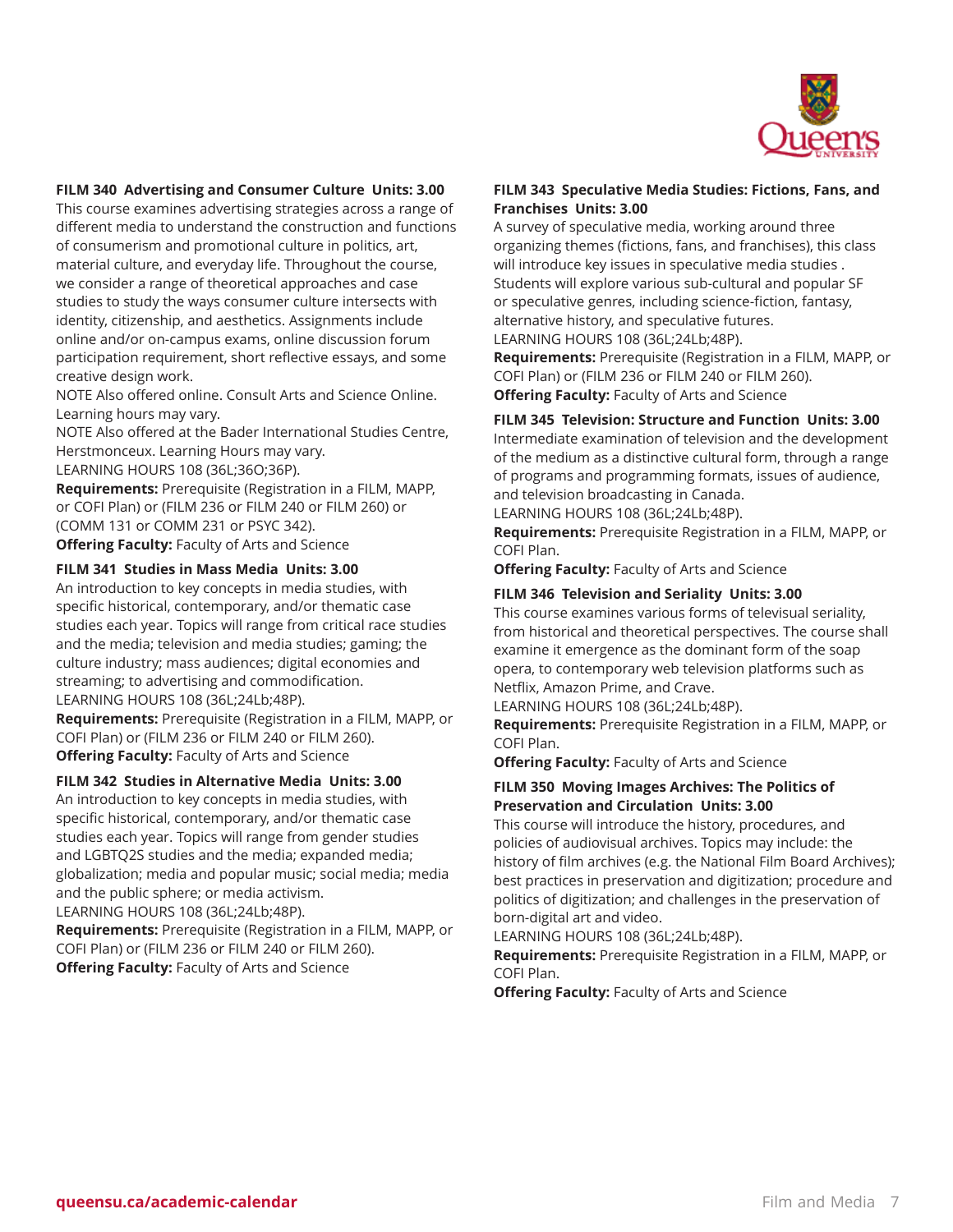

## **FILM 351 Documentary Production Units: 3.00**

Advanced motion picture production course. Each student produces a short documentary using video and/or 16mm film. Emphasis will be placed on unconventional approaches and techniques.

LEARNING HOURS 120 (36L;24Lb;30G;30P).

**Requirements:** Prerequisite Registration in a FILM Major, FILM Joint Honours, MAPP, or COFI Plan and FILM 250. **Offering Faculty:** Faculty of Arts and Science

## **FILM 352 Production: Issues of Form and Structure Units: 3.00**

Advanced practical course in film and video aesthetics. Starting with the screening and analysis of selected works, each student will script, produce and edit a short video or 16mm work that explores particular formal questions. Emphasis will be placed on unconventional approaches and techniques.

LEARNING HOURS 120 (36L;24Lb;60P).

**Requirements:** Prerequisite Registration in a FILM Major, FILM Joint Honours, MAPP, or COFI Plan and FILM 250. **Offering Faculty:** Faculty of Arts and Science

## **FILM 356 Animation Production Units: 3.00**

A combined study of the theory of film animation with animation production techniques. Requirements will include the production of short animation exercises.

LEARNING HOURS 120 (36L;24Lb;60P).

**Requirements:** Registration in a FILM Major, FILM Joint Honours, MAPP, or COFI Plan.

**Offering Faculty:** Faculty of Arts and Science

#### **FILM 360 The Documentary Tradition Units: 3.00**

Intermediate critical and historical study in non-fiction film and television, based on selected examples from Canada, including productions of the National Film Board and the CBC, and international documentary cinemas.

LEARNING HOURS 108 (36L;24Lb;48P).

**Requirements:** Prerequisite Registration in a FILM, MAPP, or COFI Plan.

**Offering Faculty:** Faculty of Arts and Science

#### **FILM 368 Animation Theory and Criticism Units: 3.00**

A course on the history, theory, and practice of animated films. Requirements include a series of screenings, writings, and a practice based critical project.

LEARNING HOURS 108 (36L;24Lb;48P).

**Requirements:** Prerequisite Registration in a FILM, MAPP, or COFI Plan.

**Offering Faculty:** Faculty of Arts and Science

## **FILM 369 Advanced Animation Production Units: 3.00**

This course covers a variety of advanced animation techniques and allows students to explore physical materials and digital tools. Students conceptualize and create an animated short film.

LEARNING HOURS 120 (36L;24Lb;30G;30P).

**Requirements:** Prerequisite Registration in a FILM Major, FILM Joint Honours, MAPP, or COFI Plan and FILM 356. **Offering Faculty:** Faculty of Arts and Science

## **FILM 370 The Experimental Tradition Units: 3.00**

Intermediate critical and historical study in the avant-garde of the international cinema, based on selected examples principally from Europe, the United States and Canada. LEARNING HOURS 108 (36L;24Lb;48P).

**Requirements:** Prerequisite Registration in a FILM, MAPP, or COFI Plan.

**Offering Faculty:** Faculty of Arts and Science

## **FILM 377 3D Animation for Virtual and Augmented Reality Units: 3.00**

This course covers the creation and animation of simple 3D objects for the purposes of developing augmented reality apps, filters, and virtual reality environments, using accessible software to generate, import, and rig characters. Students will have an overview of different applications to build and share interactive, 3D content on mobile devices.

NOTE Animation Software: estimated cost \$100.

LEARNING HOURS 120 (36L;24Lb;30G;30P).

**Requirements:** Registration in a FILM Major, FILM Joint Honours, MAPP, or COFI Plan.

**Offering Faculty:** Faculty of Arts and Science

#### **FILM 378 Computational Cinema Units: 3.00**

This course explores new forms of filmmaking reliant on computer vision and information processing, from early computer-generated imagery to more recent uses of depth cameras and game engines in commercial and experimental productions.

LEARNING HOURS 120 (36L;24Lb;30O;30P).

**Requirements:** Prerequisite Registration in a FILM, MAPP, or COFI Plan.

**Offering Faculty:** Faculty of Arts and Science

#### **FILM 381 Audience Reception Units: 3.00**

This course examines the changing role of audience reception in live performance and media-based work. Students will explore theories and engage methods that explore how meaning is made from the vast range of digital media and live events that constitute the contemporary experience of spectatorship.

LEARNING HOURS 120 (36L;24Lb;30G;30P).

**Requirements:** Prerequisite (Registration in a FILM, MAPP, or COFI Plan) or (FILM 236 or FILM 240 or FILM 260). **Offering Faculty:** Faculty of Arts and Science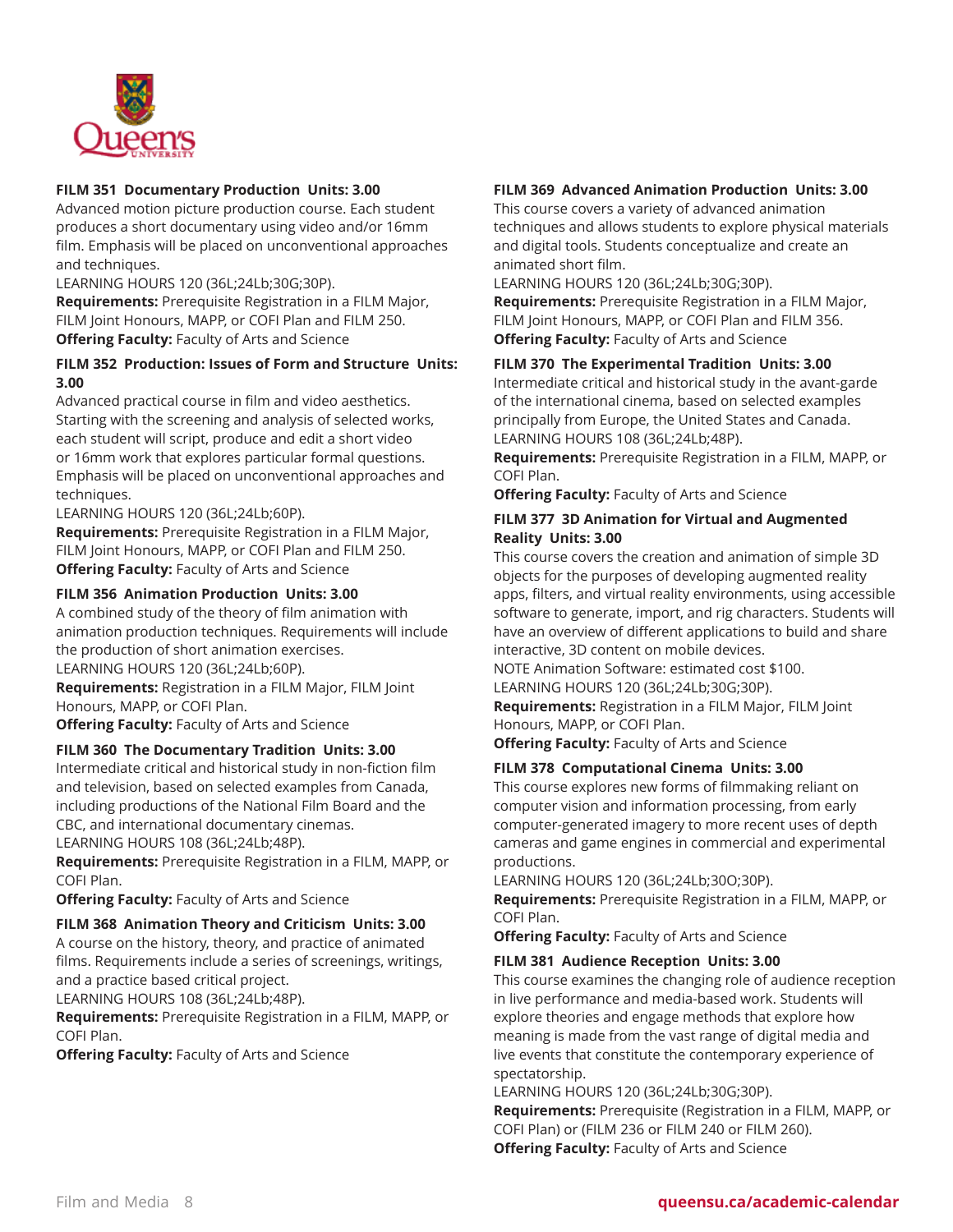

## **FILM 387 Cinematography and Visual Aesthetics Units: 3.00**

Advanced practical course in cinematography and visual aesthetics. Through a series of lectures, practical exercises, and screenings; students will explore visual aesthetics and the techniques employed to author motion picture images with intent and consistency.

LEARNING HOURS 120 (36L;24Lb;30G;30P).

**Requirements:** Prerequisite Registration in a FILM Major, FILM Joint Honours, MAPP, or COFI Plan and FILM 250. **Offering Faculty:** Faculty of Arts and Science

#### **FILM 388 Indigenous Film and Media Units: 3.00**

This course offers a journey into Indigenous and Inuit film, produced by Indigenous filmmakers from the Americas, Northern Europe, and Australia. Topics such as Indigenous methodologies and aesthetics, Indigenous feminism, decolonization, self-recognition, language revitalization, and cultural reappropriation will be explored.

LEARNING HOURS 108 (36L;24Lb;48P).

**Requirements:** Prerequisite Level 3 or above. **Offering Faculty:** Faculty of Arts and Science

#### **FILM 389 The Music Video Units: 3.00**

Music videos can speak to the politics, technology, and art of a given time and place. A survey of music videos and related pop cultural phenomena from the 1940s to the present will help students appreciate the broader cultural impact of the music video.

LEARNING HOURS 108 (36L;24Lb;48P).

**Requirements:** Prerequisite Registration in a FILM, MAPP, or COFI Plan.

**Offering Faculty:** Faculty of Arts and Science

#### **FILM 390 Open Media Production Units: 3.00**

In this course, students create projects around research topics using a variety of media, which may include video, sound, graphics, performance, and interactive media. Students might produce podcasts, print media, games, etc. LEARNING HOURS 120 (36L;24Lb;30G;30P).

**Requirements:** Registration in a FILM Major, FILM Joint Honours, MAPP, or COFI Plan.

**Offering Faculty:** Faculty of Arts and Science

#### **FILM 391 Advanced Open Media Production Units: 3.00**

This course allows students to explore independent research projects using a variety of media, with the aim of creating a portfolio-ready piece to present publicly at the end of the semester.

LEARNING HOURS 120 (36L;24Lb;30G;30P).

**Requirements:** Prerequisite Registration in a FILM Major, FILM Joint Honours, MAPP, or COFI Plan and (FILM 356 or FILM 390 or FILM 392).

**Offering Faculty:** Faculty of Arts and Science

#### **FILM 392 Video Production Units: 3.00**

This course covers production techniques, including planning, production, and postproduction topics. Students can explore a variety of genres and forms and will undertake a series of short exercises aimed at building technical skills. Specific themes covered will depend on the instructor. LEARNING HOURS 120 (36L;24Lb;30G;30P).

**Requirements:** Prerequisite Registration in a FILM Major, FILM Joint Honours, MAPP, or COFI Plan and FILM 250. **Offering Faculty:** Faculty of Arts and Science

#### **FILM 393 Advanced Video Production Units: 3.00**

This course builds on material covered in Video Production and introduces advanced techniques for conceptualizing, planning, producing, and editing short film/video projects. Student projects will be exhibited/screened publicly at the end of the semester.

LEARNING HOURS 120 (36L;24Lb;30G;30P).

**Requirements:** Prerequisite Registration in a FILM Major, FILM Joint Honours, MAPP, or COFI Plan and FILM 392. **Offering Faculty:** Faculty of Arts and Science

#### **FILM 394 Post-Production Units: 3.00**

This course covers moving-image post-production techniques, including workflow planning, stages of editing, sound mixing, colour correction, special effects and media management.

LEARNING HOURS 120 (36L;24Lb;30G;30P). **Requirements:** Registration in a FILM Major, FILM Joint Honours, MAPP, or COFI Plan.

**Offering Faculty:** Faculty of Arts and Science

#### **FILM 395 Internship Units: 3.00**

Students can apply to undertake a practical internship in media production, criticism or curatorship. All internships must be approved in advance by application to the Undergraduate Coordinator. Approval will depend on the quality of the proposal and the academic record of the applicant. Students are required to write a report about their experience and are evaluated jointly by their employer and a faculty member from Film and Media. It is the responsibility of students, not the Department of Film and Media, to arrange internships.

NOTE Students will be given a grade of Pass/Fail for work done.

LEARNING HOURS 120 (120I).

**Requirements:** Prerequisite Registration in a FILM, MAPP, or COFI Plan and permission of the Department.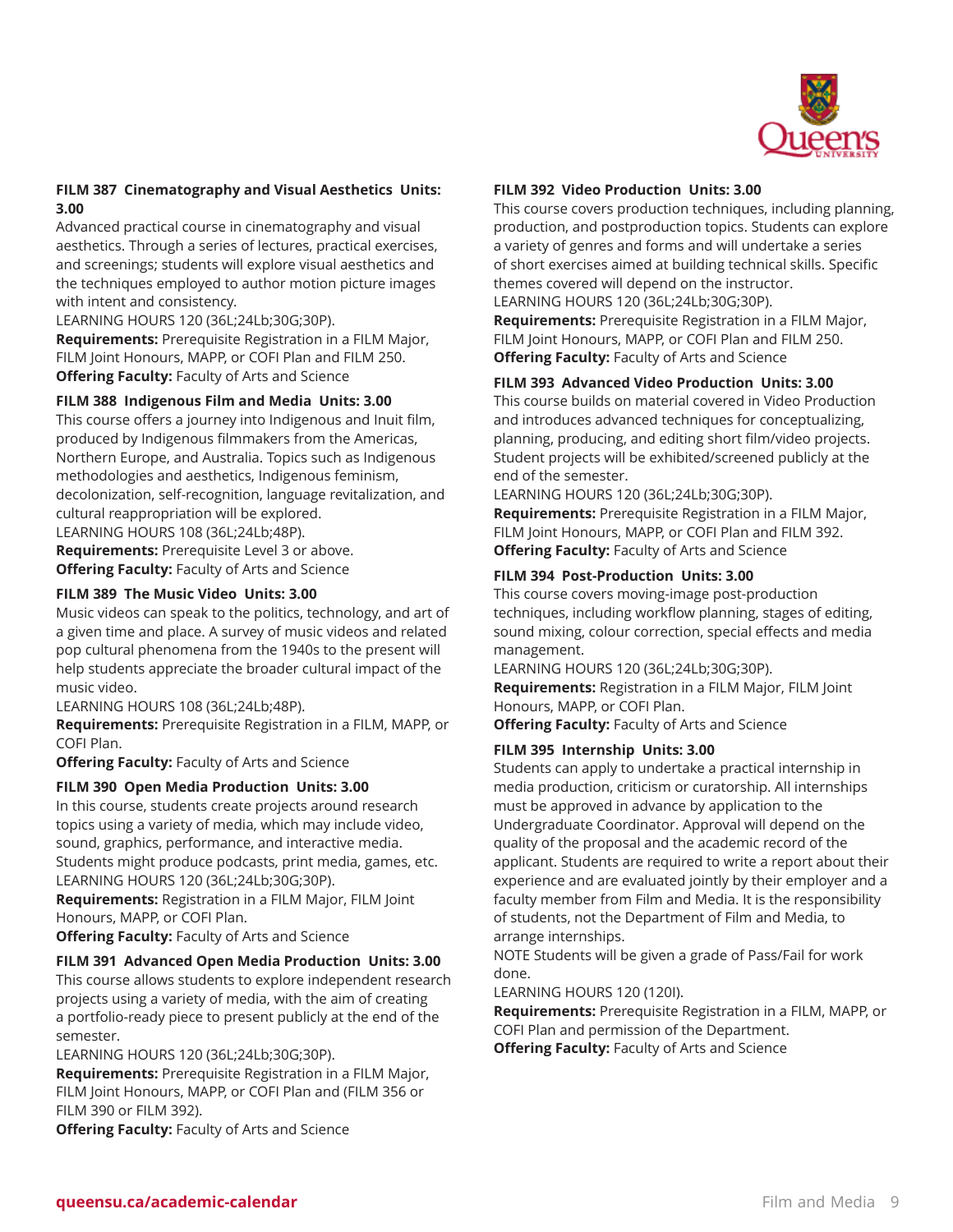

#### **FILM 400 Special Topics in Film, Media, and Cultural Studies Units: 3.00**

An advanced course in developing expertise in research and critical writing concerning contemporary world cinema, media arts, and other cultural phenomena.

NOTE Students will be asked to view material and visit exhibitions outside of class time.

LEARNING HOURS 120 (36L;24Lb;12G;12Oc;36P).

**Requirements:** Prerequisite Registration in a FILM, MAPP, or COFI Plan.

**Offering Faculty:** Faculty of Arts and Science

## **FILM 401 Special Effects Units: 3.00**

This course focuses on special effects for moving-image media, from early optical illusions to film tricks to emerging tools. The course considers the historical and social context of special effects through a critical, intersectional feminist and decolonial lens, and offers hands-on experimentation with historical and contemporary special effects.

LEARNING HOURS 120 (36L;24Lb;30Pc;30G).

**Requirements:** Prerequisite Registration in a FILM, MAPP, or COFI Plan.

**Offering Faculty:** Faculty of Arts and Science

#### **FILM 402 Diasporic Media Units: 3.00**

This course examines the role of contemporary diasporic media (from art and activist media, to film, television, and digital born modalities) and the emergence of the variety of communities, networks, media practices, modes of circulation, performance, and production that take place within, across and beyond national borders.

LEARNING HOURS 108 (36L;24Lb;48Pc).

**Requirements:** Prerequisite Registration in a FILM, MAPP, or COFI Plan.

**Offering Faculty:** Faculty of Arts and Science

#### **FILM 415 Contemporary Theory: Special Topic Units: 3.00**

Advanced seminar on one or more approaches to cinema and culture, based on a selection of writings and related screenings.

LEARNING HOURS 108 (36L;24Lb;48P).

**Requirements:** Prerequisite Registration in a FILM, MAPP, or COFI Plan.

**Offering Faculty:** Faculty of Arts and Science

## **FILM 416 Material Media Studies: Things, Ecologies, Affects Units: 3.00**

This course examines media from a perspective of materiality. Counter to popular sentiments about the immateriality of the internet or the virtual as absent of physical bodies, this class looks to objects, environments , experiences, and sensations associated with media. The course will introduce material media studies concepts. LEARNING HOURS 108 (36L;24Lb;48P).

**Requirements:** Prerequisite Registration in a FILM, MAPP, or COFI Plan.

**Offering Faculty:** Faculty of Arts and Science

## **FILM 420 Special Topic: Advanced Approaches to Media Studies Units: 3.00**

Advanced course in media theory, focusing on a special topic in the field each year. In particular, the course will examine contemporary political debates through the lens of media theory and studies.

LEARNING HOURS 108 (36l;24Lb;48P).

**Requirements:** Prerequisite Registration in a FILM, MAPP, or COFI Plan.

**Offering Faculty:** Faculty of Arts and Science

## **FILM 422 Canadian Cinema: Special Topic Units: 3.00**

Advanced seminar on specific area of research and study selected by the instructor. Subjects have included Québécois cinema, film and mass culture in Canada.

LEARNING HOURS 108 (36L;24Lb;48P).

**Requirements:** Prerequisite Registration in a FILM, MAPP, or COFI Plan.

**Offering Faculty:** Faculty of Arts and Science

#### **FILM 425 Advanced Film Criticism Units: 3.00**

Research seminar that draws on students' previous work to enhance advanced writing and research in film criticism. Topics from theory, criticism, and history will be addressed to suit individual students' projects.

LEARNING HOURS 108 (36L;24Lb;48P).

**Requirements:** Prerequisite Registration in a FILM, MAPP, or COFI Plan.

**Offering Faculty:** Faculty of Arts and Science

#### **FILM 430 Authorship: Special Topic Units: 3.00**

Advanced seminar on authorship and analysis, usually concerning the work of one or two filmmakers. LEARNING HOURS 108 (36L;24Lb;48P).

**Requirements:** Prerequisite Registration in a FILM, MAPP, or COFI Plan.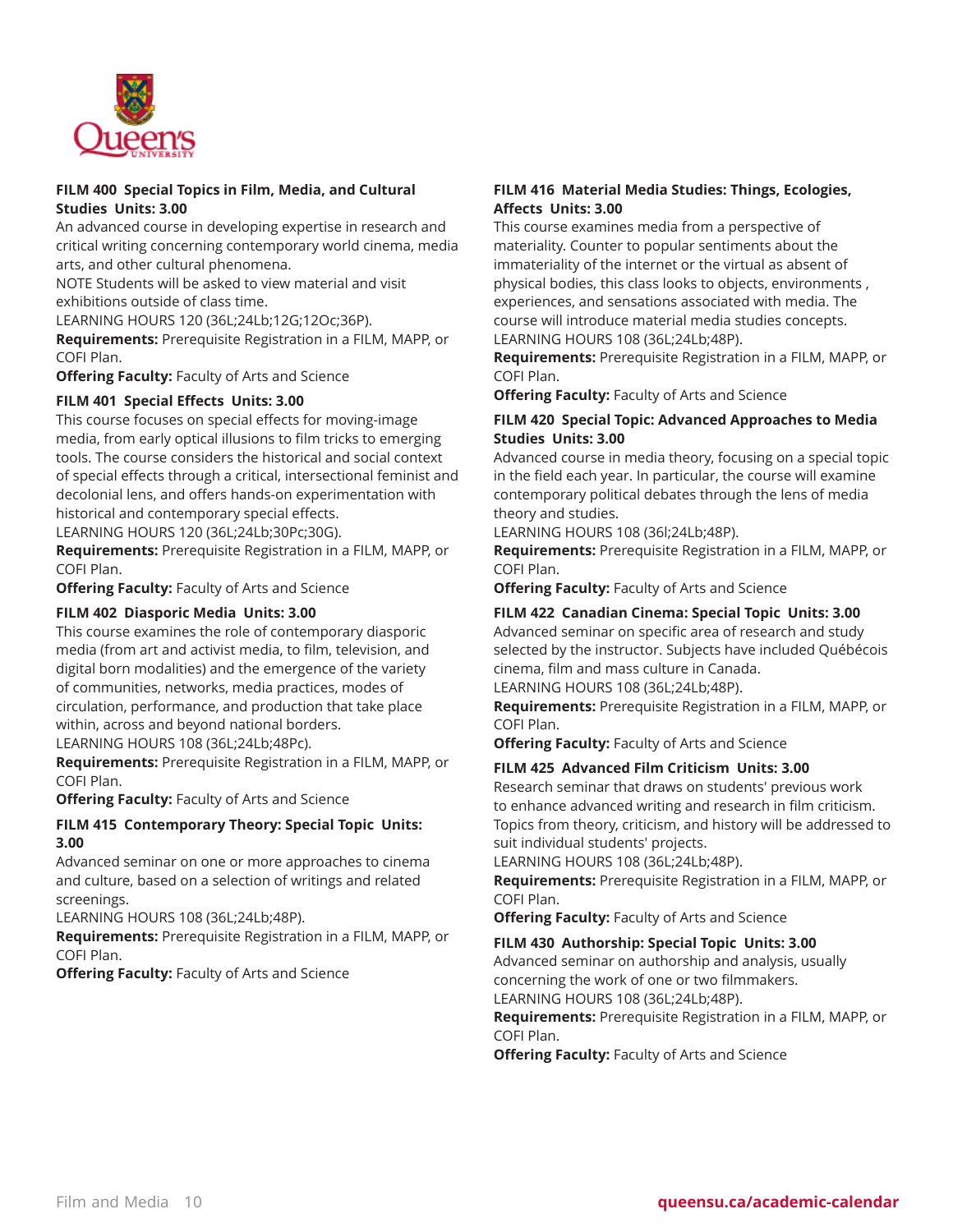

## **FILM 435 Culture and Representation: Special Topic I Units: 3.00**

Advanced seminar on relations between societies and their expression in culture, with particular reference to film, television, and comparable media. Subjects have included interdisciplinary approaches and cultural studies; third cinema in the Third World.

LEARNING HOURS 108 (36L;24Lb;48P).

**Requirements:** Prerequisite Registration in a FILM, MAPP, or COFI Plan.

**Offering Faculty:** Faculty of Arts and Science

#### **FILM 440 Non-narrative Film: Special Topic Units: 3.00**

Advanced seminar on selected areas of documentary or experimental cinemas. Subjects have included politically committed documentary in Canada; the anti-documentary. LEARNING HOURS 108 (36L;24Lb;48P).

**Requirements:** Prerequisite Registration in a FILM, MAPP, or COFI Plan.

**Offering Faculty:** Faculty of Arts and Science

#### **FILM 445 Narrative Film: Special Topic Units: 3.00**

Advanced seminar on an area of narrative cinema, generally concerning a selection of feature-length films. Subjects have included international films of the 1990s.

LEARNING HOURS 108 (36L;24Lb;48P).

**Requirements:** Prerequisite Registration in a FILM, MAPP, or COFI Plan.

**Offering Faculty:** Faculty of Arts and Science

#### **FILM 447 Festival Spaces: Local Markets, Global Circulation Units: 3.00**

An advanced-level course that focuses on a comparative exploration of festival contexts. In addition to case studies and critical readings, the seminar will treat festivals as course texts through field trips and engagement in the local Kingston Canadian Film Festival and Reelout Queer Film and Video Festival.

LEARNING HOURS 108 (36l;24Lb;48P).

**Requirements:** Prerequisite Registration in a FILM, MAPP, or COFI Plan.

**Offering Faculty:** Faculty of Arts and Science

## **FILM 450 The Business of Media Units: 3.00**

A 12-week course that serves as a general primer on the current business of media in Canada as it pertains to narrative storytelling. Students explore business considerations throughout the production cycle, from development to production to distribution and marketing, as well as examine various different career paths in media. NOTE Field Trip: estimated cost \$50. LEARNING HOURS 108 (36L;24Oc;48P). **Requirements:** Registration in a FILM Major, FILM Joint Honours, MAPP, or COFI Plan. **Offering Faculty:** Faculty of Arts and Science

#### **FILM 451 Production: Special Topic Units: 3.00**

Advanced seminar/workshop in an area of film or video production, generally involving intensive analysis of existing work and practical assignments.

LEARNING HOURS 108 (36L;24Lb;48P).

**Requirements:** Prerequisite Registration in a FILM, MAPP, or COFI Plan.

**Offering Faculty:** Faculty of Arts and Science

#### **FILM 455 Cross-Platform Storytelling Units: 3.00**

A practical special topic course that explores how a single story can be told across different popular media with special attention to emerging platforms and technologies, from graphic novels to video games, augmented reality to virtual reality.

LEARNING HOURS 108 (36L;24Lb;48P).

**Requirements:** Prerequisite Registration in a FILM, MAPP, or COFI Plan.

**Offering Faculty:** Faculty of Arts and Science

#### **FILM 456 The Video Essay Units: 3.00**

This course will introduce students to the "Video Essay", a form of film and media study which combines textual or language based elements of conventional scholarly analysis with relevant audio-visual materials. Student video essay productions will use the essential component parts of media work directly in the analytical and production process. LEARNING HOURS 108 (36L;24Lb;48P).

**Requirements:** Prerequisite Registration in a FILM, MAPP, or COFI Plan.

**Offering Faculty:** Faculty of Arts and Science

#### **FILM 457 Film and Media Practicum l Units: 3.00**

This course enables students to complete 100 hours of industry-focused practical experience, combined with various hands-on production opportunities or short work placements.

NOTE Students will be given a grade of Pass/Fail for work done.

LEARNING HOURS 108 (18L;18Lb;18Pc;18O;36P). **Requirements:** Prerequisite Registration in a FILM Major, FILM Joint Honours, MAPP, or COFI Plan and a minimum grade of a B+ in FILM 250 and a minimum cumulative GPA of 3.0 or higher. Exclusion FILM 459.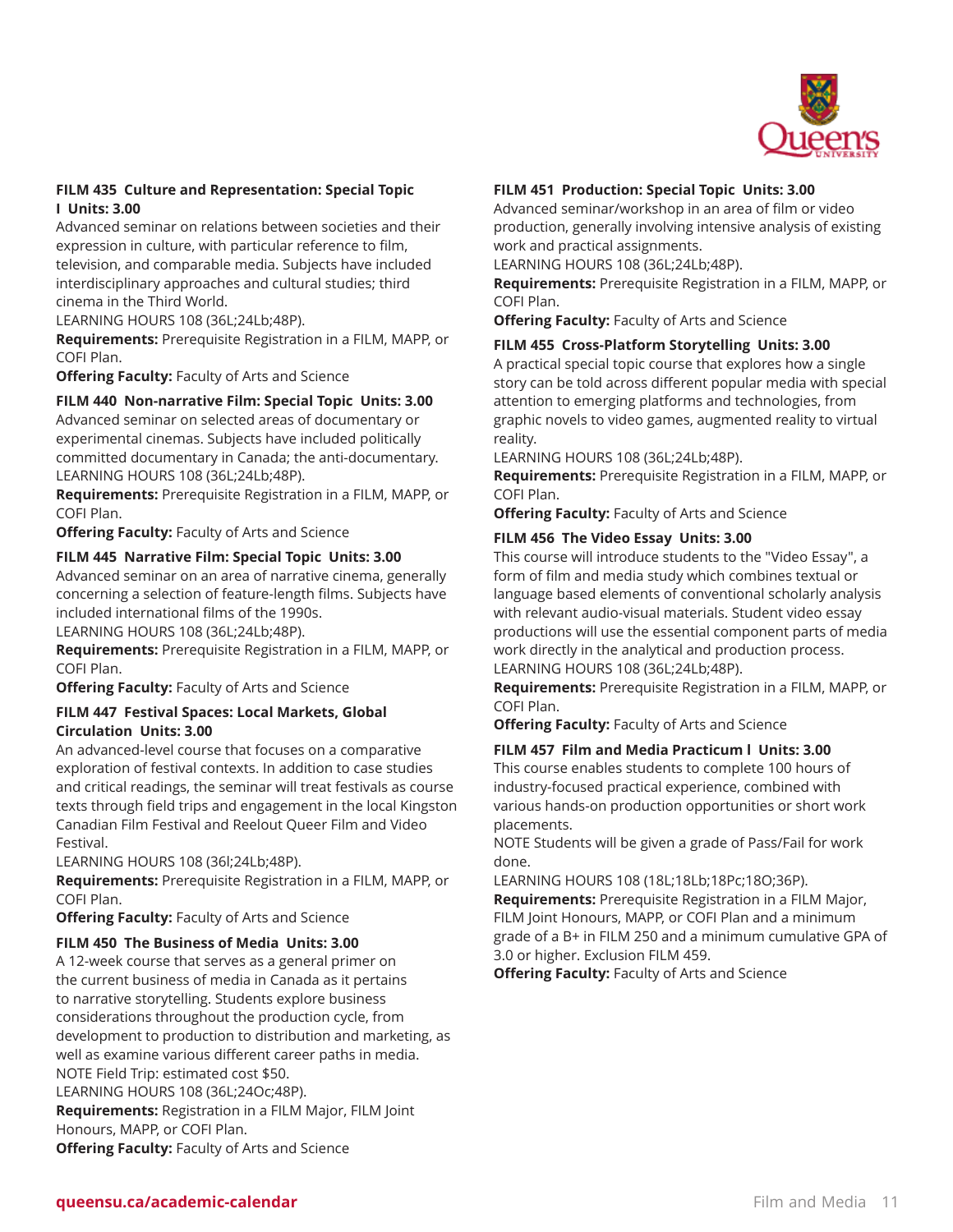

## **FILM 458 Film and Media Practicum ll Units: 3.00**

This advanced course enables students to complete 100 hours of industry-focused practical experience, combined with various hands-on production opportunities or short work placements, building on previous experience in FILM 457.

NOTE Students will be given a grade of Pass/Fail for work done.

LEARNING HOURS 108 (18L;18Lb;18Pc;18O;36P). **Requirements:** Prerequisite FILM 457. Exclusion FILM 459. **Offering Faculty:** Faculty of Arts and Science

#### **FILM 459 Film and Media Practicum Units: 3.00**

This course enables students to complete 100 hours of industry-focused practical experience, combined with various hands-on production opportunities or short work placements.

LEARNING HOURS 116.4 (18S;78Pc;20.4P).

**Requirements:** Prerequisite Registration in a FILM Major, FILM Joint Honours, MAPP, or COFI Plan and FILM 250. Exclusion FILM 457; FILM 458.

**Offering Faculty:** Faculty of Arts and Science

#### **FILM 460 Major Project Units: 6.00**

Seminar that draws on students' previous work to enhance advanced research, production and writing for final project in creative writing, criticism, journalism, production and/or curating and programming film, media, and digital culture. Topics from theory, criticism, and history of film, media, digital culture, film festivals, media arts exhibitions and museums will be addressed to suit individuals. Examples from narrative, documentary, experimental film or digital media art will be analyzed. Student projects will be published online and/or exhibited at the new Isabel Bader Centre for the Performing Arts.

LEARNING HOURS 228 (36L;36G;36O;120Oc).

**Requirements:** Prerequisite (Level 4 or above and registration in the FILM Major Plan) or permission of the Department.

**Offering Faculty:** Faculty of Arts and Science

#### **FILM 476 Social Documentary in Latin America Units: 3.00**

This course covers the history of the documentary form on Latin America, from its origins to the latest forms of digital activism and transmedia strategies in these countries. LEARNING HOURS 108 (36L;24Lb;48P).

**Requirements:** Prerequisite Registration in a FILM, MAPP, or COFI Plan.

**Offering Faculty:** Faculty of Arts and Science

## **FILM 477 Black Aesthetics and Politics in Media: Studies in Race, Culture, and Art Units: 3.00**

This course is a survey of Black aesthetics and politics as entwined and sometimes divergent categories. Race, culture, and art in context will frame the conversations around how media are created and experienced as well as how media content and forms persist through social norms and repetitions.

LEARNING HOURS 108 (36L;24Lb;48P).

**Requirements:** Prerequisite Registration in a FILM, MAPP, or COFI Plan.

**Offering Faculty:** Faculty of Arts and Science

#### **FILM 500 Honours Thesis Units: 6.00**

Open to students completing an Honours concentration in Film and Media, or Stage and Screen Studies. May be an essay or a film or video project. Apply for FILM 500 or FILM 501, but not both, to the Undergraduate Coordinator by end of Level 3.

NOTE To use Film and Media video equipment the student must have completed FILM 250.

**Requirements:** Prerequisite Registration in a FILM, MAPP, or COFI Plan and permission of the Department.

**Offering Faculty:** Faculty of Arts and Science

#### **FILM 501 Honours Thesis Units: 3.00**

Open to students completing an Honours concentration in Film and Media, or Stage and Screen Studies. May be an essay or a film or video project. Apply for FILM 500 or FILM 501, but not both, to the Undergraduate Coordinator by end of Level 3.

NOTE To use Film and Media video equipment the student must have completed FILM 250.

**Requirements:** Prerequisite Registration in a FILM, MAPP, or COFI Plan and permission of the Department. **Offering Faculty:** Faculty of Arts and Science

## **FILM 510 Directed Studies Units: 6.00**

Open to students completing an Honours concentration in Film and Media, or Stage and Screen Studies. Enables a student to pursue an area of study not covered in regularly offered courses. Applicants must obtain approval of the Undergraduate Coordinator and supervising instructor. NOTE To use Film and Media video equipment the student must have completed FILM 250.

**Requirements:** Prerequisite Registration in a FILM, MAPP, or COFI Plan and permission of the Department. **Offering Faculty:** Faculty of Arts and Science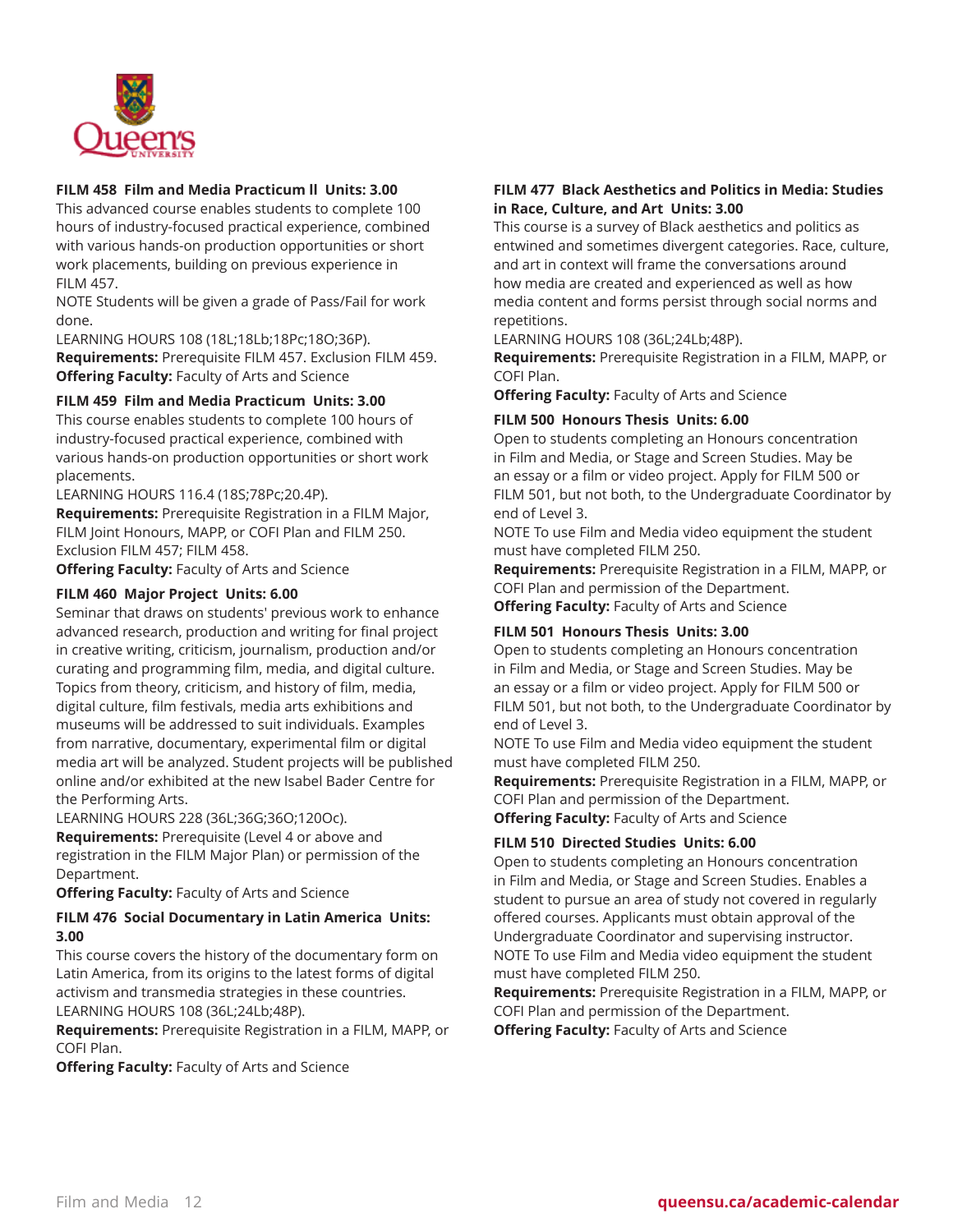

#### **FILM 511 Directed Studies Units: 3.00**

Open to students completing an Honours concentration in Film and Media, or Stage and Screen Studies. Enables a student to pursue an area of study not covered in regularly offered courses. Applicants must obtain approval of the Undergraduate Coordinator and supervising instructor. NOTE To use Film and Media video equipment the student must have completed FILM 250.

**Requirements:** Prerequisite Registration in a FILM, MAPP, or COFI Plan and permission of the Department. **Offering Faculty:** Faculty of Arts and Science

**FILM 594 Independent Study Units: 3.00 Offering Faculty:** Faculty of Arts and Science

**FILM 595 Independent Study Units: 6.00 Offering Faculty:** Faculty of Arts and Science

**FILM 596 Independent Study Units: 12.00 Offering Faculty:** Faculty of Arts and Science

**FILM 597 Independent Study Units: 18.00 Offering Faculty:** Faculty of Arts and Science

## **Media and Performance Production (MAPP) MAPP 200 Media and Performance I Units: 3.00**

This introductory course explores the integration of media and performance across a variety of contexts beyond traditional theatre and film. Students will be introduced to key theoretical concepts through which media and performance intersect, and will mobilize these concepts through their own original intermedial performance projects. NOTE Administered by the Department of Film and Media LEARNING HOURS 120 (24S;36G;60P).

**Requirements:** Prerequisite Registration in a MAPP, FILM, DRAM, MUSC, or MUTH plan.

**Offering Faculty:** Faculty of Arts and Science

#### **MAPP 300 Media and Performance II Units: 3.00**

The course explores the relationship between different media within and across traditional domains such as theatre, film, art, dance, and music. It also focuses on the multiplicity of interactive forms that encompass digital media, by studying digital media practices beyond changing art forms, commercial, and non-profit realms.

NOTE Administered by the Department of Film and Media LEARNING HOURS 120 (24S;36G;60P).

**Requirements:** Prerequisite Registration in a MAPP, FILM, DRAM, MUSC, or MUTH plan. Equivalency STSC 339/3.0. **Offering Faculty:** Faculty of Arts and Science

#### **MAPP 311 Sound Production Units: 3.00**

A production class exploring the formal concepts, historical underpinnings, and technical tools used in the production of independent sound works, or in the production of more elaborate sound components for video, film or theatrical projects.

NOTE Administered by the Department of Film and Media. LEARNING HOURS 123 (36S;15Lb;72P).

**Requirements:** Prerequisite Registration in a MAPP, FILM, DRAM, MUSC, or MUTH plan. Equivalency IDIS 311/3.0. **Offering Faculty:** Faculty of Arts and Science

#### **MAPP 395 Internship Units: 3.00**

Students can apply to undertake a practical internship in media or performance production, criticism, or curatorship. Approval will depend on the quality of the proposal and the academic record of the applicant. It is the responsibility of students, not the departments, to arrange internships. Internships can be completed in any academic term. NOTE Students will be given a grade of Pass/Fail for work done.

LEARNING HOURS 120 (120I).

**Requirements:** Prerequisite Registration in the MAPP Specialization and permission of the Department. Exclusion DRAM 395; FILM 395; MUSC 395; MUTH 395; MUTH 396. **Offering Faculty:** Faculty of Arts and Science

#### **MAPP 400 Media and Performance Major Project Units: 6.00**

This course will include a focus on the development of 'social design' as a framework for understanding the evolution of digital interactivity and live performance. Students will undertake a creative thesis project that experiments with or explores the intersection of live performance and media technology.

NOTE This course is administered by the Department of Film and Media.

NOTE Admission to Livestreamed Performances: estimated cost \$100.

LEARNING HOURS 228 (36L;36G;36O;120P).

**Requirements:** Prerequisite Registration in a MAPP, FILM, DRAM, MUSC, or MUTH plan and MAPP 300. Exclusion IDIS 410.

**Offering Faculty:** Faculty of Arts and Science

## **MAPP 401 Special Topics in Media and Performance Units: 3.00**

An advanced course in developing expertise through research and praxis in specialized areas of media and performance. LEARNING HOURS 120 (36L;24Lb;30G;30P).

**Requirements:** Prerequisite Registration in a FILM, MAPP, or COFI Plan.